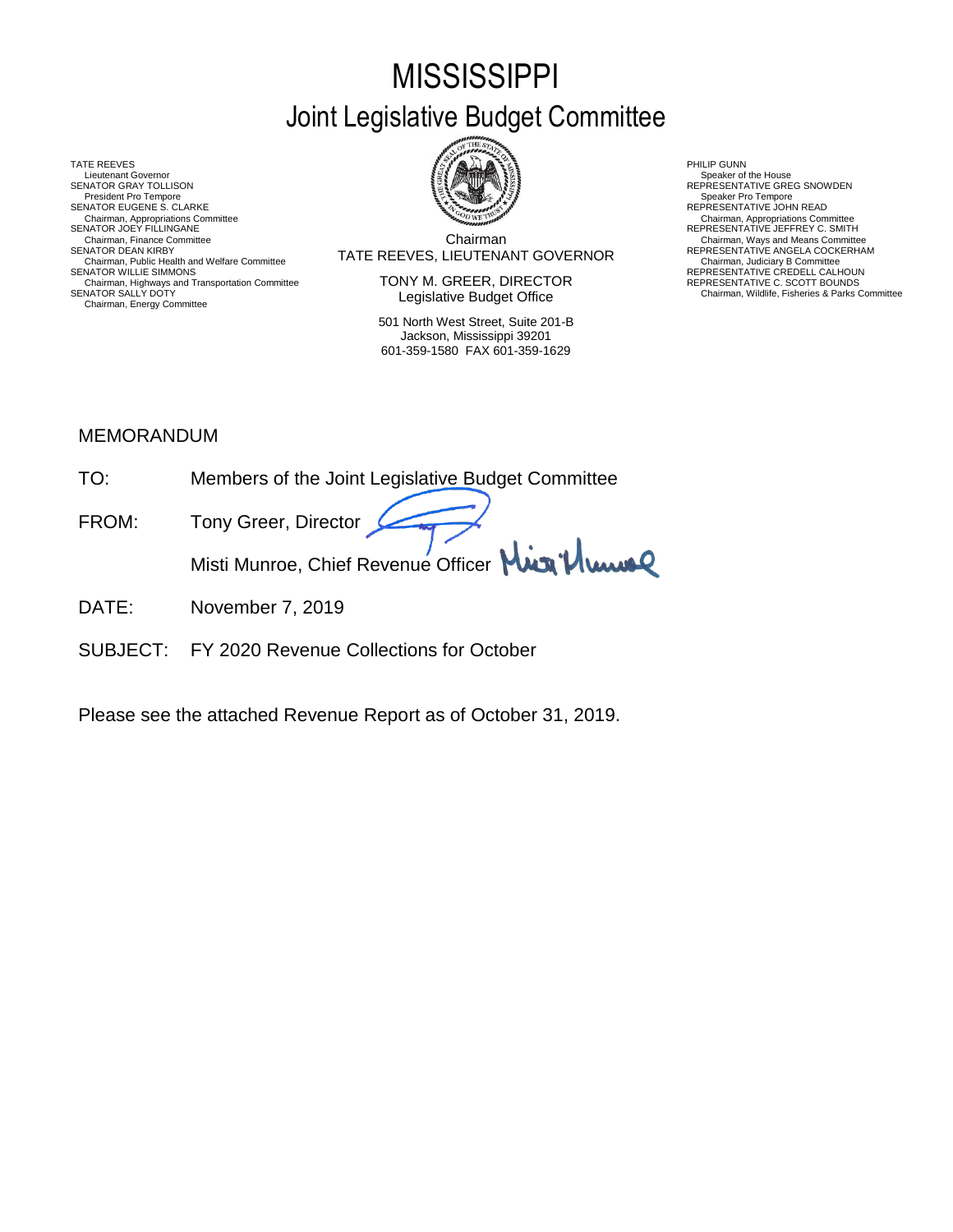



# Fiscal YTD Over Estimate \$104.4M **Month** Over Estimate

| <b>Source of Revenue Collections</b> | Month*  | <b>FYTD*</b> | Prior<br>Year <sup>**</sup> |
|--------------------------------------|---------|--------------|-----------------------------|
| Sales Tax                            | \$2.2   | \$3.9        | \$18.4                      |
| Individual Income Tax                | $-22.4$ | 17.7         | 33.5                        |
| Corporate Tax                        | 5.8     | 25.5         | 23.1                        |
| Use Tax                              | 3.7     | 5.3          | $-4.4$                      |
| <b>Gaming Tax</b>                    | 0.8     | 1.1          | 1.1                         |
| <b>Total Collections</b>             | \$27.4  | \$104.4      | \$122.6                     |

FY 2020

Total revenue collections for the month of October FY 2020 are \$27,388,741 or 5.18% above the sine die revenue estimate. Fiscal YTD revenue collections through October are \$104,402,539 or 6.02% above the sine die estimate. Fiscal YTD total revenue collections through October 2019 are \$122,636,113 or 7.14% above the prior year's collections.

*\*Figures in millions above or below the Sine Die estimate*

*\*\*Figures in millions above or below the prior year's actual collections*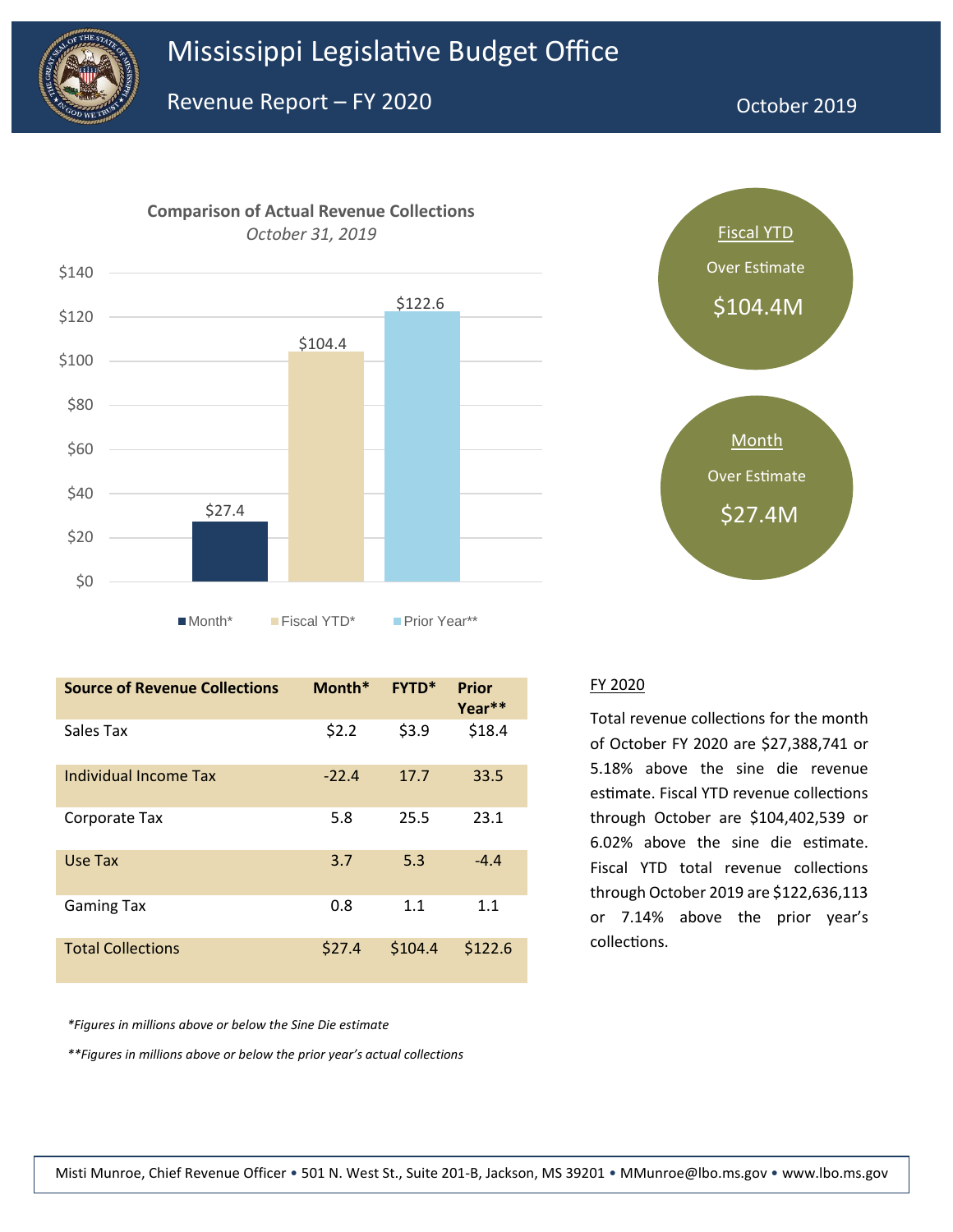# Page 2 Mississippi Revenue Report



**Comparison of Actual Revenue Collections by Tax Type**

The graph above compares the actual revenue collections to the sine die revenue estimate for each of the main tax revenue sources. The figures reflect the amount the actual collections for Sales, Individual, Corporate, Use and Gaming taxes were above or below the estimate for the month and fiscal year-to-date. The graph also compares fiscal year-todate actual collections to prior year actual collections, as of October 31, 2019.



**10-Year Historical Total Revenue** 

Use Gaming \*Figures do not include budget reductions or other transfers used to balance the budget. Figures include Attorney General Settlements for FY 2010 – FY 2019.



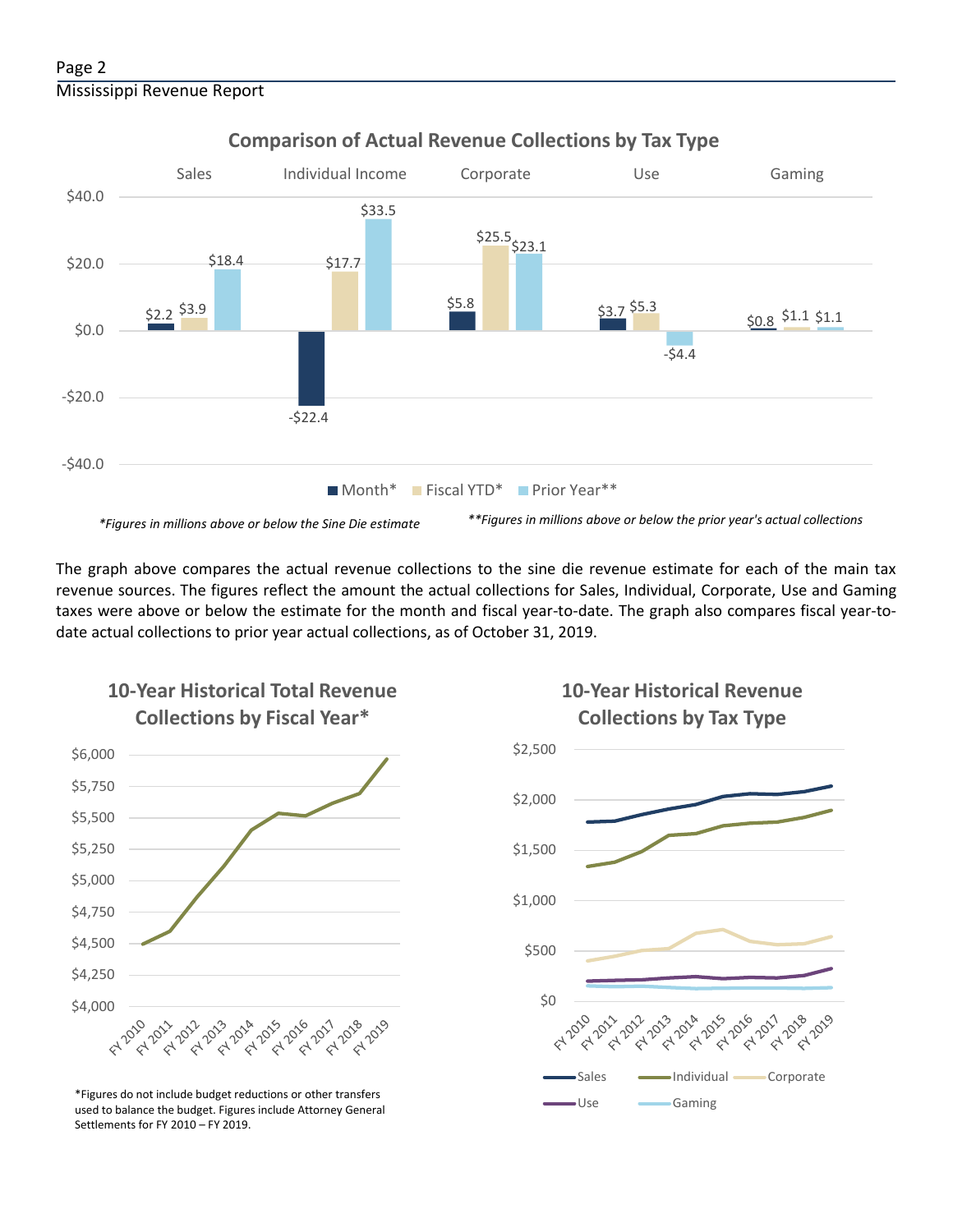## Page 3

Mississippi Revenue Report

Below is a chart showing FY 2020 year-to-date collections compared to prior year-to-date collections.

|                                        |                        |                        | <b>Over/(Under) Prior Year</b> |           |  |
|----------------------------------------|------------------------|------------------------|--------------------------------|-----------|--|
| <b>Source of Revenue Collections</b>   | FY 2019 July - October | FY 2020 July - October | Amount (\$)                    | % Change  |  |
| Sales Tax                              | \$591,069,980          | \$609,482,763          | \$18,412,783                   | 3.12%     |  |
| Individual Income Tax                  | 622,642,277            | 656,174,209            | 33,531,932                     | 5.39%     |  |
| Corporate Income Tax                   | 94,803,822             | 117,884,725            | 23,080,903                     | 24.35%    |  |
| Use Tax                                | 95,216,533             | 90,784,619             | (4,431,914)                    | $-4.65%$  |  |
| <b>Insurance Premium Tax</b>           | 103,500,638            | 114,283,568            | 10,782,930                     | 10.42%    |  |
| Tobacco, ABC & Beer                    | 82,307,092             | 82,230,088             | (77,004)                       | $-0.09\%$ |  |
| Oil & Gas Severance                    | 13,275,632             | 9,654,098              | (3,621,534)                    | $-27.28%$ |  |
| <b>Gaming Tax</b>                      | 45,197,109             | 46,266,557             | 1,069,448                      | 2.37%     |  |
| Other Dept. of Revenue                 | 18,146,573             | 19,502,925             | 1,356,353                      | 7.47%     |  |
| Other Than Dept. of Revenue            | 50,764,149             | 55,629,927             | 4,865,778                      | 9.59%     |  |
| Sub-Total                              | 1,716,923,805          | 1,801,893,479          | 84,969,674                     | 4.95%     |  |
| <b>All Other Transfers/Collections</b> | $\mathbf 0$            | 37,666,438             | 37,666,438                     | 100.00%   |  |
| <b>Total</b>                           | \$1,716,923,805        | \$1,839,559,917        | \$122,636,113                  | 7.14%     |  |



# **Economic Statistics**:  **Economic Statistics**:

# Unemployment Rate Unemployment Rate

|                                    | Latest     | Change  | Frequency | Date     |
|------------------------------------|------------|---------|-----------|----------|
| Mississippi                        | 5.4%       | 0.2     | Monthly   | $Sep-19$ |
| <b>United States</b>               | 3.5%       | $-0.2$  | Monthly   | Sep-19   |
|                                    |            |         |           |          |
| GDP (millions)                     |            |         |           |          |
|                                    | Latest     | Change* | Frequency | Date     |
| Mississippi                        | 102,604    | 1.9%    | Quarterly | 2019:Q1  |
| <b>United States</b>               | 18,927,300 | 3.1%    | Quarterly | 2019:Q1  |
|                                    |            |         |           |          |
| Mississippi Employment (thousands) |            |         |           |          |
|                                    | Latest     | Change  | Frequency | Date     |
| <b>Total Nonfarm</b>               | 1,170.5    | 0.1%    | Monthly   | $Sep-19$ |
| <b>Total Private</b>               | 927.6      | 0.1%    | Monthly   | Sep-19   |

\*annualized quarterly growth

#### \*Figures in millions.

October FY 2020 General Fund collections were \$71,572,407 or 14.78% above October FY 2019 actual collections. Sales tax collections for the month of October were above the prior year by \$8.8M. Individual income tax collections for the month of October were above the prior year by \$13.7M. Corporate income tax collections for the month of October were above the prior year by \$5.7M.

For a more detailed listing of revenue collections for the State of Mississippi, please see the attached MS Department of Finance and Administration's monthly Revenue Report.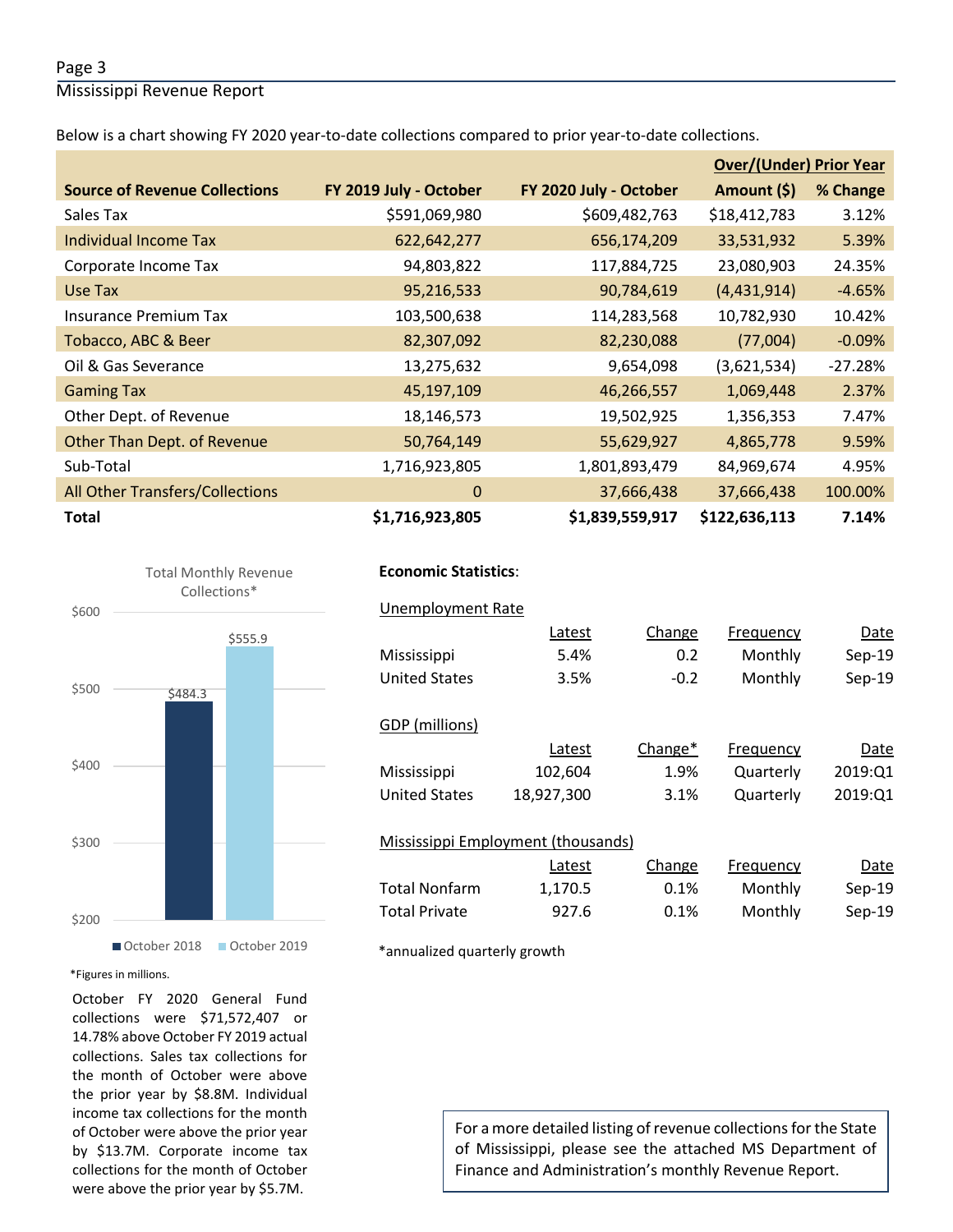# Mississippi Department of Finance and Administration Revenue Report

*As of October 31, 2019*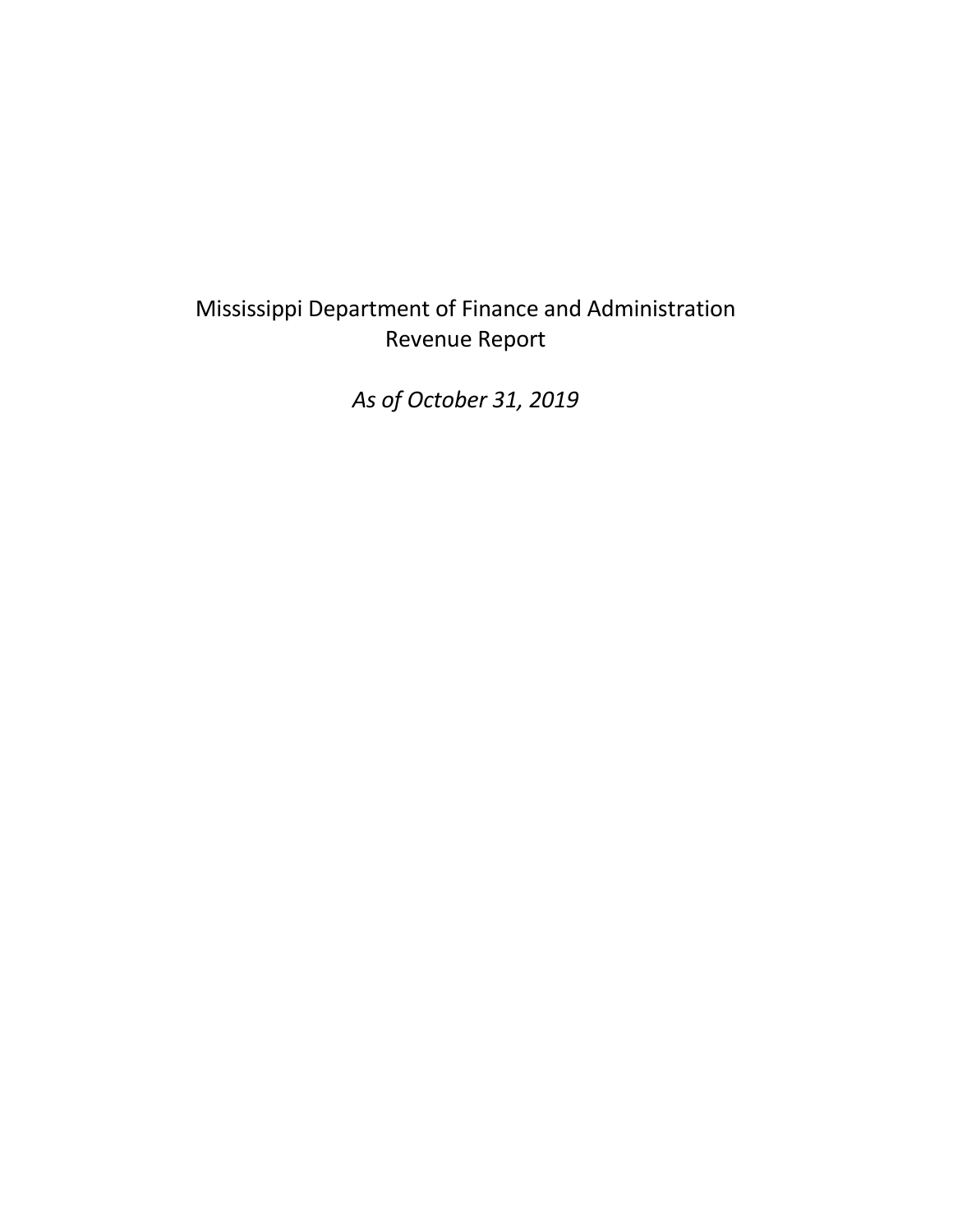#### **GENERAL FUND REVENUE FY 2020 - THROUGH 10-31-19**

Page 1

#### **FISCAL YEAR 2020**

|                                          |               |                    |                    | <b>STATE OF MISSISSIPPI</b> |                  |                      |                         |                |
|------------------------------------------|---------------|--------------------|--------------------|-----------------------------|------------------|----------------------|-------------------------|----------------|
|                                          |               | <b>ACTUAL</b>      |                    |                             | <b>ACTUAL</b>    | <b>OVER OR UNDER</b> |                         |                |
|                                          |               | <b>ACTUAL</b>      | <b>COLLECTIONS</b> | <b>ESTIMATE</b>             | <b>ESTIMATE</b>  | <b>COLLECTIONS</b>   | <b>ESTIMATE TO DATE</b> |                |
|                                          |               | <b>COLLECTIONS</b> | $07 - 01 - 18$     | <b>FISCAL YEAR</b>          | $07 - 01 - 19$   | $07 - 01 - 19$       |                         |                |
| <b>SOURCE</b>                            |               | FY 2019            | $10 - 31 - 18$     | 2020                        | $10-31-19$       | $10-31-19$           | <b>AMOUNT</b>           | <b>PERCENT</b> |
| DEPT. OF REVENUE COLLECTIONS:            |               |                    |                    |                             |                  |                      |                         |                |
| <b>SALES TAX (NET)</b>                   | <sup>\$</sup> | 2,138,037,754 \$   | 591,069,980 \$     | 2,188,600,000 \$            | 605,550,000 \$   | 609,482,763 \$       | 3,932,763               | 0.65%          |
| <b>INDIVIDUAL INCOME TAX</b>             |               | 1,898,059,305      | 622, 642, 277      | 1,900,000,000               | 638,500,000      | 656,174,209          | 17,674,209              | 2.77%          |
| <b>CORPORATE INCOME TAX</b>              |               | 643, 653, 771      | 94,803,822         | 555,200,000                 | 92,370,000       | 117,884,725          | 25,514,725              | 27.62%         |
| <b>USE TAX</b>                           |               | 326,412,860        | 95,216,533         | 292,200,000                 | 85,440,000       | 90,784,619           | 5,344,619               | 6.26%          |
| <b>INSURANCE PREMIUM TAX</b>             |               | 311,914,397        | 103,500,638        | 302,300,000                 | 106,390,000      | 114,283,568          | 7,893,568               | 7.42%          |
| <b>TOBACCO TAX</b>                       |               | 138,456,827        | 47,624,874         | 140,900,000                 | 48,750,000       | 46,171,880           | (2,578,120)             | $-5.29%$       |
| <b>ABC DIVISION</b>                      |               | 81,306,986         | 24,634,255         | 81,000,000                  | 24,902,000       | 26,175,795           | 1,273,795               | 5.12%          |
| BEER AND WINE TAX                        |               | 27,933,327         | 10,047,963         | 29,600,000                  | 10,550,000       | 9,882,413            | (667, 587)              | $-6.33%$       |
| OIL SEVERANCE TAX                        |               | 31,592,541         | 12,093,856         | 32,300,000                  | 10,768,000       | 8,888,292            | (1,879,708)             | $-17.46%$      |
| NATURAL GAS SEVERANCE TAX                |               | 3,296,326          | 1,181,776          | 3,800,000                   | 1,268,000        | 765,806              | (502, 194)              | $-39.61%$      |
| <b>ESTATE TAX</b>                        |               | $\Omega$           | $\theta$           | $\theta$                    | $\mathbf{0}$     | $\Omega$             | $\overline{0}$          | $0.00\%$       |
| <b>AUTO TAG FEES</b>                     |               | 13,229,492         | 4,337,192          | 10,300,000                  | 3,234,000        | 5,178,230            | 1,944,230               | 60.12%         |
| <b>INSTALLMENT LOAN TAX</b>              |               | 11,575,373         | 5,978,749          | 11,000,000                  | 5,637,000        | 6,173,191            | 536,191                 | 9.51%          |
| PAYMENT IN LIEU OF TAX                   |               | 1,200,000          | $\mathbf{0}$       | 1,200,000                   | $\overline{0}$   | $\theta$             | $\mathbf{0}$            | $0.00\%$       |
| <b>MISCELLANEOUS</b>                     |               | 10,839,381         | 7,830,630          | 11,400,000                  | 8,228,000        | 8,151,505            | (76, 495)               | $-0.93%$       |
| <b>GAMING FEES &amp; TAXES</b>           |               | 136,631,531        | 45,197,109         | 134,500,000                 | 45,200,000       | 46,266,557           | 1,066,557               | 2.36%          |
| TOTAL DEPT. OF REVENUE:                  |               | 5,774,139,870      | 1,666,159,655      | 5,694,300,000               | 1,686,787,000    | 1,746,263,552        | 59,476,552              | 3.53%          |
|                                          |               |                    |                    |                             |                  |                      |                         |                |
| OTHER THAN DEPT. OF REVENUE COLLECTIONS: |               |                    |                    |                             |                  |                      |                         |                |
| <b>INTEREST ON INVESTMENTS</b>           |               | 22,440,578         | 5,495,668          | 16,000,000                  | 3,779,755        | 9,489,573            | 5,709,818               | 151.06%        |
| <b>HIGHWAY SAFETY PATROL</b>             |               | 18,182,159         | 6,079,173          | 18,700,000                  | 5,820,097        | 6,431,894            | 611,797                 | 10.51%         |
| <b>INSURANCE TAX</b>                     |               | 27,538,432         | 9,489,574          | 28,900,000                  | 10,418,983       | 11,646,621           | 1,227,638               | 11.78%         |
| LICENSES, FEES, PERMITS                  |               | 54,588,010         | 12,161,581         | 47,300,000                  | 9,893,408        | 12,741,653           | 2,848,245               | 28.79%         |
| CRIME TAX/ASSESSMENT                     |               | 42,997,144         | 13,887,630         | 43,500,000                  | 14,736,983       | 12,391,539           | (2,345,444)             | $-15.92%$      |
| <b>MISCELLANEOUS</b>                     |               | 3,008,218          | 804,579            | 2,400,000                   | 534,390          | 606,056              | 71,666                  | 13.41%         |
| <b>GAMING FEES &amp; TAXES</b>           |               | 6,660,155          | 2,845,944          | 7,300,000                   | 3,186,762        | 2,322,593            | (864, 169)              | $-27.12%$      |
| TOTAL OTHER THAN DOR:                    |               | 175,414,696        | 50,764,149         | 164,100,000                 | 48,370,378       | 55,629,927           | 7,259,549               | 15.01%         |
| <b>TOTAL GF - (Sine Die) COLLECTIONS</b> |               | 5,949,554,566      | 1,716,923,805      | 5,858,400,000               | 1,735,157,378    | 1,801,893,479        | 66,736,101              | 3.85%          |
| SETTLEMENTS/OTHER                        |               | 18,238,361         | $\Omega$           | $\theta$                    | 0                | 36,481,061           | 36,481,061              | 100.00%        |
| <b>WCSR TRANSFER IN</b>                  |               |                    |                    |                             |                  | $\theta$             | $\mathbf{0}$            | $0.00\%$       |
| OTHER NON BUDGET TRANSFER IN             |               |                    |                    |                             |                  | 1,185,377            | 1,185,377               | 100.00%        |
| TRANSFER IN (BUD RED)                    |               |                    | $\Omega$           | $\theta$                    |                  | $\Omega$             | $\boldsymbol{0}$        | $0.00\%$       |
| OTHER BUDGETED GF COLLECTIONS            |               |                    |                    |                             |                  |                      |                         | $0.00\%$       |
| TOTAL GENERAL FUND:                      | S.            | 5,967,792,927 \$   | 1,716,923,805 \$   | 5,858,400,000 \$            | 1,735,157,378 \$ | 1,839,559,917 \$     | 104,402,539             | 6.02%          |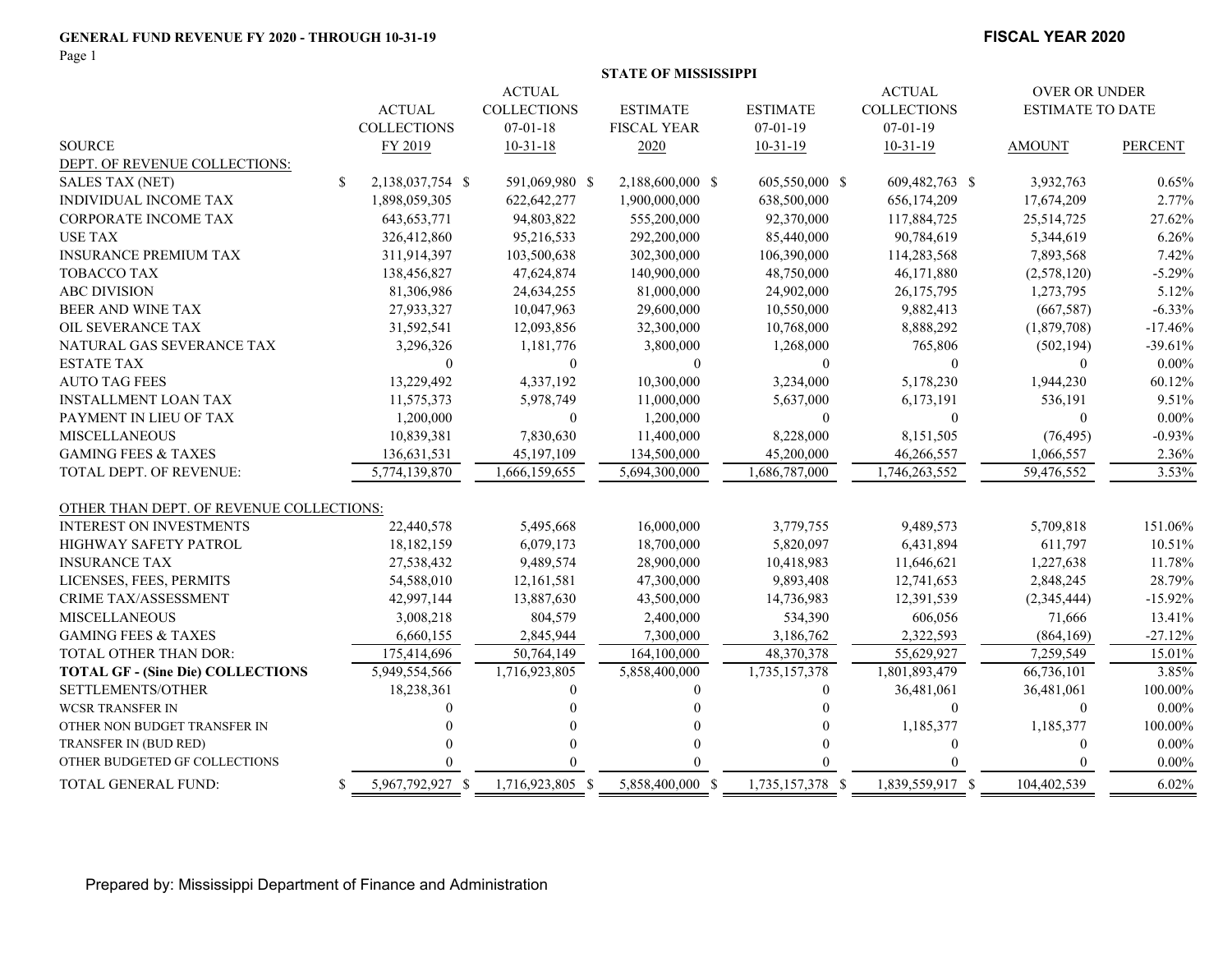## **GENERAL FUND REVENUE FY 2020 - THROUGH 10-31-19 COMPARISON TO PRIOR YEAR COLLECTIONS**

Page 2

|                                                                            |    |                       |                       | $07-01-18$              | $07-01-19$              | <b>INCREASE OR DECREASE</b> |                    |
|----------------------------------------------------------------------------|----|-----------------------|-----------------------|-------------------------|-------------------------|-----------------------------|--------------------|
|                                                                            |    | October               | October               | <b>TO</b>               | T <sub>O</sub>          | OVER OR UNDER PRIOR YEAR    |                    |
| <b>SOURCE</b>                                                              |    | 2018                  | 2019                  | $10-31-18$              | $10-31-19$              | <b>AMOUNT</b>               | <b>PERCENT</b>     |
| DEPT. OF REVENUE COLLECTIONS:                                              |    |                       |                       |                         |                         |                             |                    |
| <b>SALES TAX (NET)</b>                                                     | \$ | 170,554,458 \$        | 179,403,058 \$        | 591,069,980 \$          | 609,482,763 \$          | 18,412,783                  | 3.12%              |
| INDIVIDUAL INCOME TAX                                                      |    | 159,625,138           | 173,363,647           | 622, 642, 277           | 656,174,209             | 33,531,932                  | 5.39%              |
| CORPORATE INCOME TAX                                                       |    | 4,109,862             | 9,853,057             | 94,803,822              | 117,884,725             | 23,080,903                  | 24.35%             |
| <b>USE TAX</b>                                                             |    | 26,777,725            | 27,625,169            | 95,216,533              | 90,784,619              | (4,431,914)                 | $-4.65%$           |
| <b>INSURANCE PREMIUM TAX</b>                                               |    | 72,291,622            | 76,015,642            | 103,500,638             | 114,283,568             | 10,782,929                  | 10.42%             |
| <b>TOBACCO TAX</b>                                                         |    | 11,730,579            | 10,999,161            | 47,624,874              | 46,171,880              | (1,452,995)                 | $-3.05%$           |
| <b>ABC DIVISION</b>                                                        |    | 5,798,531             | 6,446,355             | 24,634,255              | 26,175,795              | 1,541,540                   | 6.26%              |
| BEER AND WINE TAX                                                          |    | 1,983,739             | 2,406,462             | 10,047,963              | 9,882,413               | (165, 550)                  | $-1.65%$           |
| OIL SEVERANCE TAX                                                          |    | 2,966,233             | 2,073,909             | 12,093,856              | 8,888,292               | (3,205,564)                 | $-26.51%$          |
| NATURAL GAS SEVERANCE TAX                                                  |    | 268,558               | 167,191               | 1,181,776               | 765,806                 | (415,971)                   | $-35.20%$          |
| <b>ESTATE TAX</b>                                                          |    | $\theta$              | $\mathbf{0}$          | $\overline{0}$          | $\mathbf{0}$            | $\overline{0}$              | $0.00\%$           |
| <b>AUTO TAG FEES</b>                                                       |    | 1,107,890             | 1,339,270             | 4,337,192               | 5,178,230               | 841,038                     | 19.39%             |
| <b>INSTALLMENT LOAN TAX</b>                                                |    | 3,078,629             | 3,090,632             | 5,978,749               | 6,173,191               | 194,442                     | 3.25%              |
| PAYMENT IN LIEU OF TAX                                                     |    | $\boldsymbol{0}$      | $\boldsymbol{0}$      | 0                       | $\mathbf{0}$            | $\overline{0}$              | $0.00\%$           |
| <b>MISCELLANEOUS</b>                                                       |    | 384,955               | 387,317               | 7,830,630               | 8,151,505               | 320,875                     | 4.10%              |
| <b>GAMING FEES &amp; TAXES</b>                                             |    | 10,784,689            | 12,023,840            | 45,197,109              | 46,266,557              | 1,069,448                   | 2.37%              |
| TOTAL DEPT. OF REVENUE:                                                    |    | 471,462,607           | 505,194,709           | 1,666,159,655           | 1,746,263,552           | 80,103,896                  | 4.81%              |
|                                                                            |    |                       |                       |                         |                         |                             |                    |
| OTHER THAN DEPT. OF REVENUE COLLECTIONS:<br><b>INTEREST ON INVESTMENTS</b> |    | 1,457,282             |                       |                         |                         | 3,993,905                   | 72.67%             |
| <b>HIGHWAY SAFETY PATROL</b>                                               |    |                       | 2,681,053             | 5,495,668               | 9,489,573               |                             |                    |
|                                                                            |    | 1,593,079             | 1,712,288             | 6,079,173               | 6,431,894               | 352,721                     | 5.80%              |
| <b>INSURANCE TAX</b>                                                       |    | 2,110,063             | 2,131,141             | 9,489,574               | 11,646,621              | 2,157,047                   | 22.73%             |
| LICENSES, FEES, PERMITS<br><b>CRIME TAX/ASSESSMENT</b>                     |    | 2,919,475             | 3,555,011             | 12,161,581              | 12,741,653              | 580,071                     | 4.77%<br>$-10.77%$ |
|                                                                            |    | 4,081,992             | 3,543,884             | 13,887,630              | 12,391,539              | (1,496,091)                 |                    |
| <b>MISCELLANEOUS</b><br><b>GAMING FEES &amp; TAXES</b>                     |    | 248,273               | 248,878               | 804,579                 | 606,056                 | (198, 523)                  | $-24.67%$          |
| <b>TOTAL OTHER THAN:</b>                                                   |    | 435,880<br>12,846,044 | 333,033<br>14,205,288 | 2,845,944<br>50,764,149 | 2,322,593<br>55,629,927 | (523, 351)                  | $-18.39%$<br>9.59% |
| <b>TOTAL GF - (Sine Die) COLLECTIONS</b>                                   |    | 484,308,651           | 519,399,997           | 1,716,923,805           | 1,801,893,479           | 4,865,778<br>84,969,675     | 4.95%              |
| SETTLEMENTS/OTHER                                                          |    |                       |                       |                         |                         |                             |                    |
|                                                                            |    | $\overline{0}$        | 36,481,061            | $\overline{0}$          | 36,481,061              | 36,481,061                  | 100.00%            |
| <b>WCSR TRANSFER IN</b>                                                    |    |                       | $\theta$              | $\theta$                | $\mathbf{0}$            | $\overline{0}$              | $0.00\%$           |
| OTHER NON BUDGET TRANSFER IN                                               |    |                       | 0<br>$\Omega$         | $\Omega$<br>$\theta$    | 1,185,377               | 1,185,377                   | 100.00%            |
| TRANSFER IN (BUD RED)                                                      |    |                       |                       | 0                       | $\mathbf{0}$            | $\overline{0}$              | $0.00\%$           |
| OTHER BUDGETED GF COLLECTIONS                                              |    |                       | 0                     |                         | 0                       | $\theta$                    | $0.00\%$           |
| TOTAL GENERAL FUND:                                                        | S  | 484,308,651 \$        | 555,881,058 \$        | 1,716,923,805 \$        | 1,839,559,917 \$        | 122,636,113                 | 7.14%              |